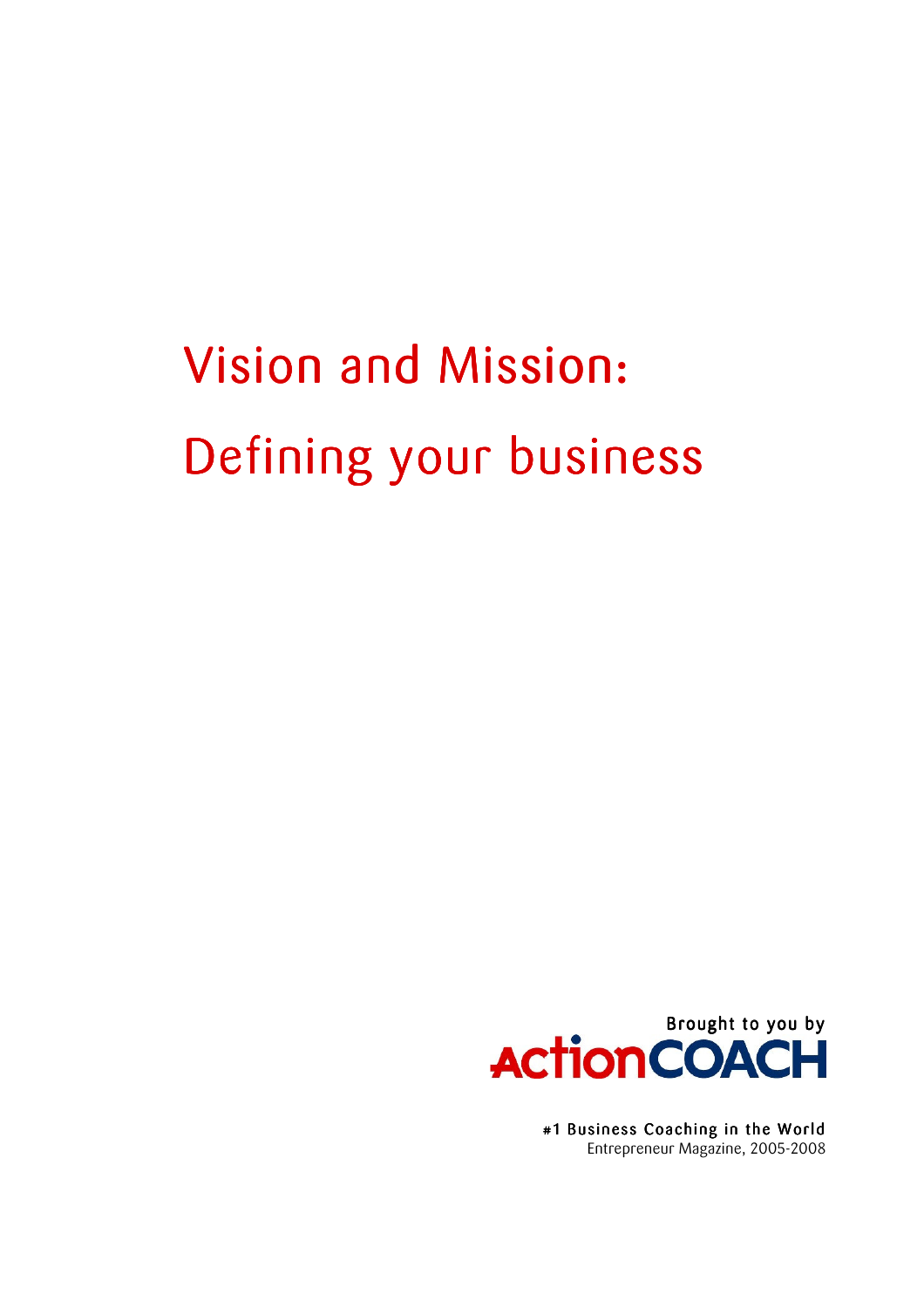### What is a vision statement and how do I create one?

A vision is what you aim to achieve above and beyond your day-to-day business goals. A vision should stretch the organisation's capabilities and image of itself. It should give shape and inspirational purpose to the organisation's future.

### **Benefits of visioning**

- Breaks you out of ordinary thinking patterns.
- Provides purpose.
- Answers 'why' your business exists.
- Evokes interest and commitment.
- Promotes focus and direction.
- Encourages risk-taking and creative solutions.
- Encourages and builds confidence.
- Builds loyalty and identification.

### **Vision killers**

As you begin to draft your vision, be aware of the following vision challenges.

- Tradition we are already good.
- Remaining comfortable.
- $\bullet$  Fear of ridicule.
- Stereotypes of people and cultures.
- Complacency of some key stakeholders.
- Fatigued leadership.
- Short-term thinking.

A vision is not where you're at, but where you want to be. Your vision should project a compelling story about the future.

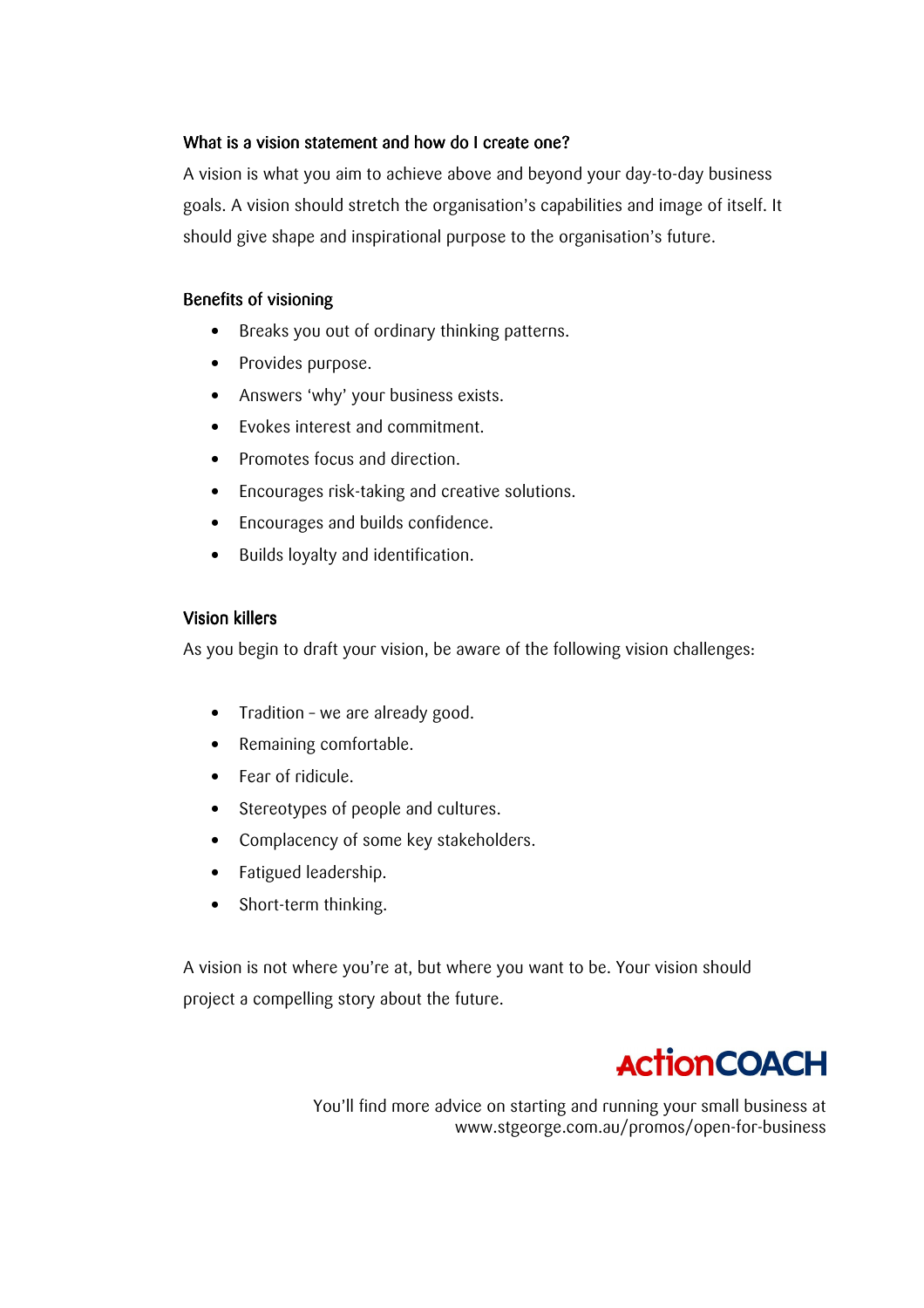### What is a mission statement and how do I create one?

Your mission statement describes what business you're in and who your customer is. As such, it captures the very essence of your company. Focus is a primary benefit of your mission statement.

- Your mission statement must focus on one common purpose.
- Your mission statement must be specific to your organisation.
- Your mission statement must be a short statement.

### So how do I get started?

Each person should complete the mission development exercise by answering the questions below. Answer the questions quickly. Don't worry about using the perfect words; just get your key concepts down on paper. A mission statement should be one or two paragraphs maximum and always answer who, what and why.

#### **Important characteristics**

A clear mission statement should be:

- Realistic and feasible while it should plan for a sizeable stretch it should  $\bullet$ still be stable over time.
- Understandable and concise.
- Broad and ongoing, but not so broad as to be meaningless.
- Stated in terms of output (results) rather than activities (inputs or throughputs).
- Use specific and purposeful words, especially the names of your customers (who you serve), your products, services and talents.
- Present a clear picture of 'purpose', yet incorporate a target that deserves personal commitment.

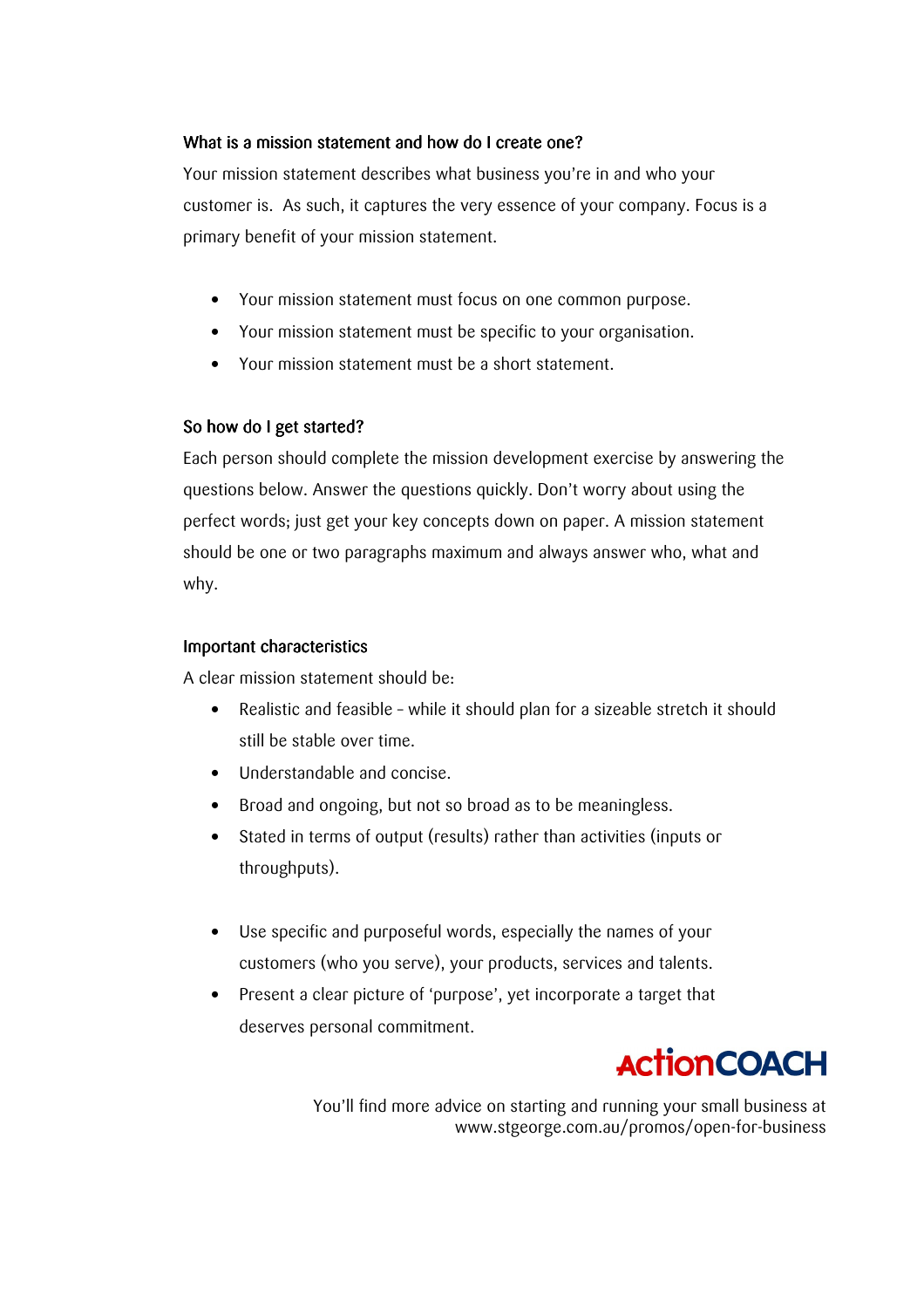## The ActionCOACH Vision Statement: "World Abundance through Business Re-Education."

ActionCOACH is a team of committed, positive and successful people who are always striving to be balanced, integral and honest. We will work within our '14 Points of Culture' to make sure that everyone who touches, or is touched by the **ActionCOACH** team, will benefit greatly and in some way move closer to becoming the person they want to be or achieve the goals they want to achieve.

We will always work in co-opetition1 with all those who believe they are in competition with us. We are in the business of 'Edutainment'. We will educate ourselves, our clients and all those whom we work with, while we entertain them and create a fun learning environment. We will educate our clients in world-class marketing and business development techniques using audio, video, CDs, other technologies and simple workbooks, workshops and seminar formats.

Our products and services will be of the highest quality, value for money and, whether sourced from within the company or externally, will always add the most value and use the latest and most effective training methodologies available.

ActionCOACH clients, whether they be small, medium or large in size, will have a desire to have us help them in achieving their goals and be able to take on Our Commitment to them by returning their Commitment to **ActionCOACH**. They will be forward thinking, willing to learn and grow, and be willing to work as a team player in the development of an 'organisation of people'.

Our clients will be selected more on attitude than size and they will want to deal with us because we understand people are important, systems should run a company, we offer the most practical, most applicable and fastest strategies on



 $\frac{1}{1}$  Cooperative competition.